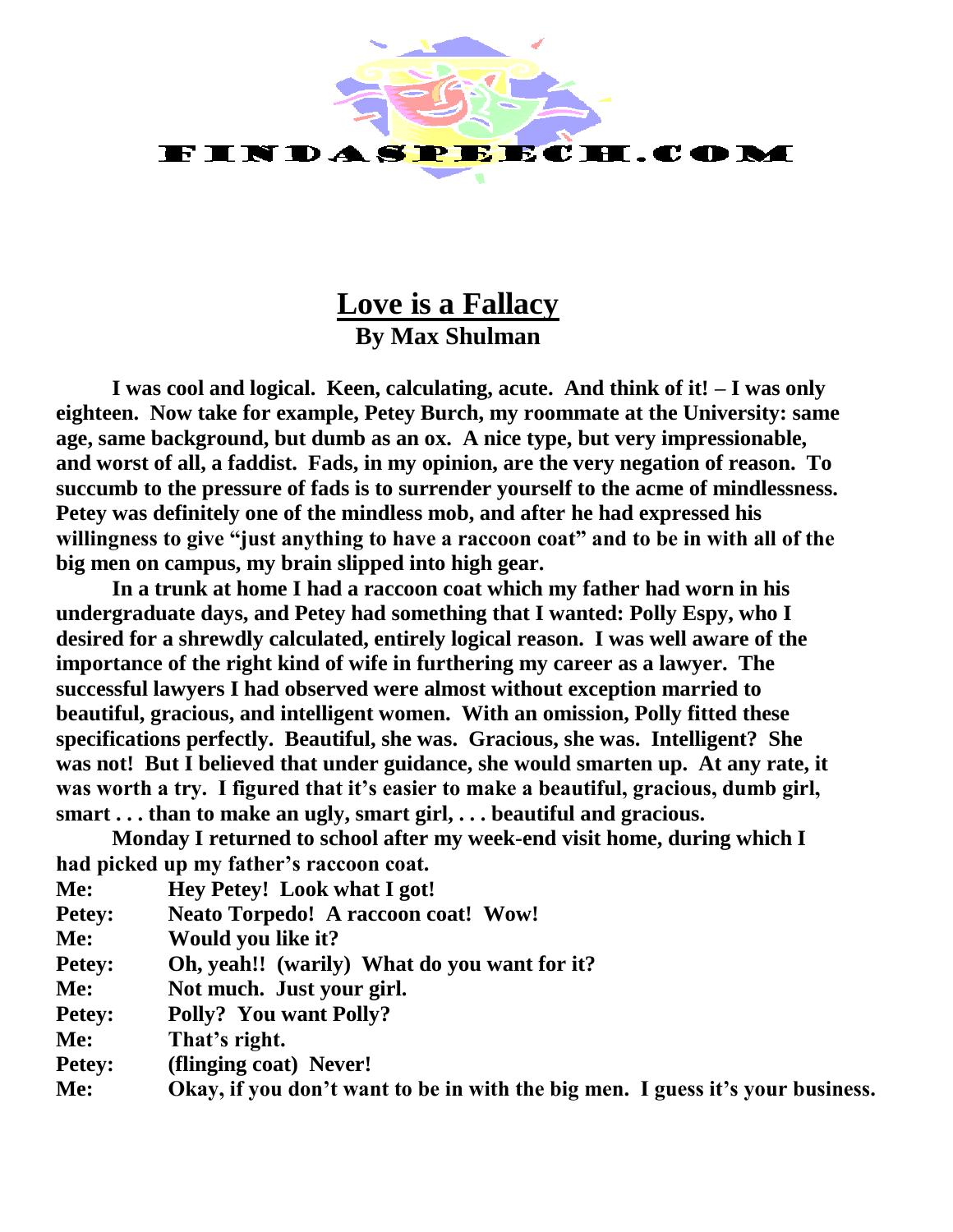## **Love Is A Fallacy Page 2**

| <b>Petey:</b> | Well, $\dots$ it isn't as though I was in love with Polly, or $\dots$ going steady $\dots$ or<br>anything like that.           |
|---------------|--------------------------------------------------------------------------------------------------------------------------------|
| Me:           | Uh, huh.                                                                                                                       |
| <b>Petey:</b> | I mean  what's Polly to me,  or me to Polly?                                                                                   |
| Me:           | Not a thing. Try on the coat.                                                                                                  |
| <b>Petey:</b> | It's just been a casual kick – just a few laughs, that's all. Fits fine, doesn't it?                                           |
| Me:           | <b>Perfectly!</b>                                                                                                              |
|               | $\mathbf{I}$ , and $\mathbf{I}$ , and $\mathbf{I}$ , and $\mathbf{I}$ , and $\mathbf{I}$ , and $\mathbf{I}$ , and $\mathbf{I}$ |

**He looked like a mound of dead raccoons, but he took the deal just like I planned. After my first date with Polly, I could see that I had gravely underestimated the size of my task. It would not be enough to teach her what to think. She had to be taught . . . to THINK! The next evening, when I met her, I began to give her a course in logic.**

| Me:           | Polly, tonight I thought we'd talk about logic.                                   |
|---------------|-----------------------------------------------------------------------------------|
| <b>Polly:</b> | Logic? Hey! If the shoe fits, I say go for it!                                    |
| Me:           | O.K.! Ahemm! Let's see. Logic is the science of thinking. Before we can           |
|               | think correctly we must first learn to recognize common fallacies of logic. So    |
|               | we'll begin to study the various fallacies tonight.                               |
| <b>Polly:</b> | Whoa! Tell me no!                                                                 |
| Me:           | (wincing) First, let's examine the fallacy called Dicto Simpliciter. Dicto        |
|               | Simpliciter means an argument based on an argument based on an                    |
|               | unqualified generalization. For example: Exercise is good, therefore              |
|               | everybody should exercise.                                                        |
| <b>Polly:</b> | I agree – I mean exercise is wonderful. It builds the body and everything.        |
| Me:           | Polly, the statement "Exercise is good" is a fallacy. Many people are ordered     |
|               | by their doctors not to exercise. So you must qualify the generalization.         |
|               | Instead, say, "Exercise is usually good," or "Exercise is good for most people."  |
|               | Otherwise you've committed a Dicto Simpliciter.                                   |
| <b>Polly:</b> | No way! That's radical! Do more!                                                  |
| Me:           | All right. The next fallacy is called: Hasty Generalization. Example: You         |
|               | can't speak French. I can't speak French. I must therefore conclude that          |
|               | nobody at the University can speak French.                                        |
| <b>Polly:</b> | <b>REALLY!? Nobody?</b>                                                           |
| Me:           | No, not really, Polly. It's a fallacy. The generalization is reached too hastily. |
|               | There are too few instances to support such a conclusion.                         |
| <b>Polly:</b> | Far out! This is more fun than eating pizza even!                                 |
| Me:           | (oh boy!) Let's move on and try Contradictory Premises. Here's an example:        |
|               | If God can do anything, can He make a stone so heavy that He won't be able        |
|               | to lift it?                                                                       |
| <b>Polly:</b> | Well, duh! Of course!                                                             |
| Me:           | But if He can do anything, He can lift the stone.                                 |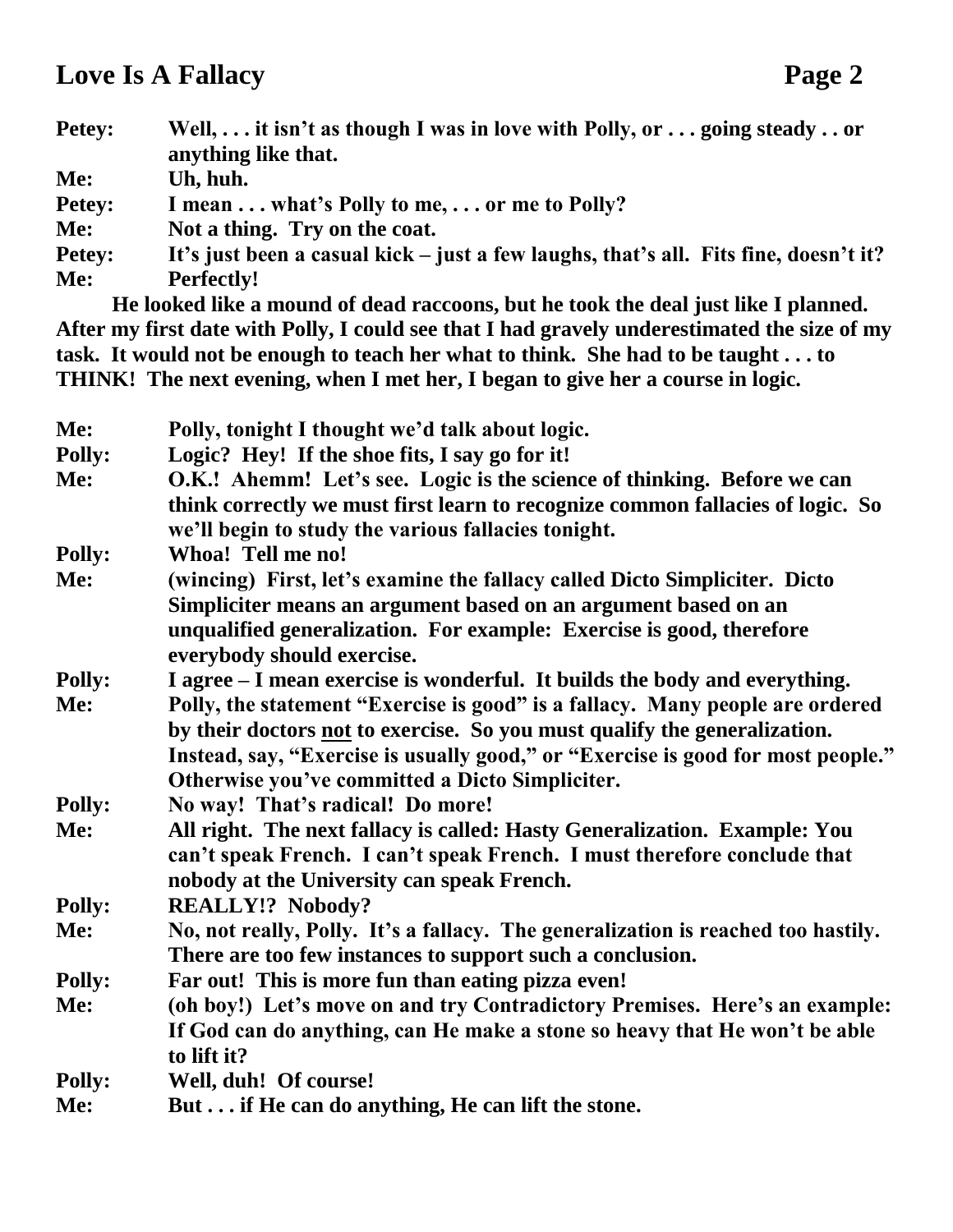## **Love Is A Fallacy Page 3**

| <b>Polly:</b> | Yeah, well, then I guess He can't make the stone.                                                                                                                                                                        |
|---------------|--------------------------------------------------------------------------------------------------------------------------------------------------------------------------------------------------------------------------|
| Me:           | But He can do anything.                                                                                                                                                                                                  |
| <b>Polly:</b> | Well, if He can do anything, then he can make a stone too big for Him to lift,<br>and then He can  no  wait. Overload! (hehe) No  I can do this one!<br>If He made the stone that is too big                             |
| Me:           | Polly, you're confused because when the premises of an argument contradict<br>each other, there can be no argument. Get it?                                                                                              |
| <b>Polly:</b> | Oh, sure! Yeah! This is so so heavy! Keep going!                                                                                                                                                                         |
| Me:           | (keep going? (winces)) Next we will discuss False Analogy. Here is an<br>example: Students should be allowed to look at their textbooks during<br>examinations. After all, surgeons have X-rays to guide them during the |
|               | operation; lawyers have briefs to guide them during a trial. Why then<br>shouldn't students be allowed to look at their textbooks during exams?                                                                          |
| <b>Polly:</b> | That is the most awesome idea I've ever heard! I mean really! It's so logical!<br>Why hasn't someone said something about this before?                                                                                   |
| Me:           | Polly, the argument is all wrong! Doctors and lawyers aren't taking a test to<br>see how much they have learned, but students ARE. You can't make an<br>analogy between the different situations!                        |
| <b>Polly:</b> | Well, I still think it's a good idea.                                                                                                                                                                                    |
| Me:           | All right. One more chance. The last fallacy is called: Poisoning the Well.                                                                                                                                              |
| <b>Polly:</b> | How cute! Who made up these names?                                                                                                                                                                                       |
| Me:           | Never mind. Listen carefully: Two men are having a debate. The first one<br>gets up and says, "My opponent is a notorious liar. You can't believe a word<br>he says." Now Polly,  think. Think hard! What's wrong?       |
| <b>Polly:</b> | It's not fair! What chance does the second man have if the first man calls him<br>a liar before he even starts talking?                                                                                                  |
| Me:           | Right! One hundred percent right! It's not fair. Polly, I'm proud of you.<br>Now let's review.                                                                                                                           |

**Five grueling nights it took before my job was done, but I had finally made her think! She was worthy of me at last. The time had come to change our relationship from academic to romantic.**

| Me:           | My dear, we have now spent five evenings together. We've gotten along           |
|---------------|---------------------------------------------------------------------------------|
|               | splendidly. It's clear that we are well matched.                                |
| <b>Polly:</b> | Now THAT'S a Hasty Generalization! How can you say that we are well             |
|               | matched on the basis of only five dates?                                        |
| Me:           | Sweetheart, five dates is plenty. After all, you don't have to eat a whole cake |
|               | to know it's good.                                                              |
| <b>Polly:</b> | Uh-uh-uh! False Analogy! I'm not a cake. I'm a girl!                            |